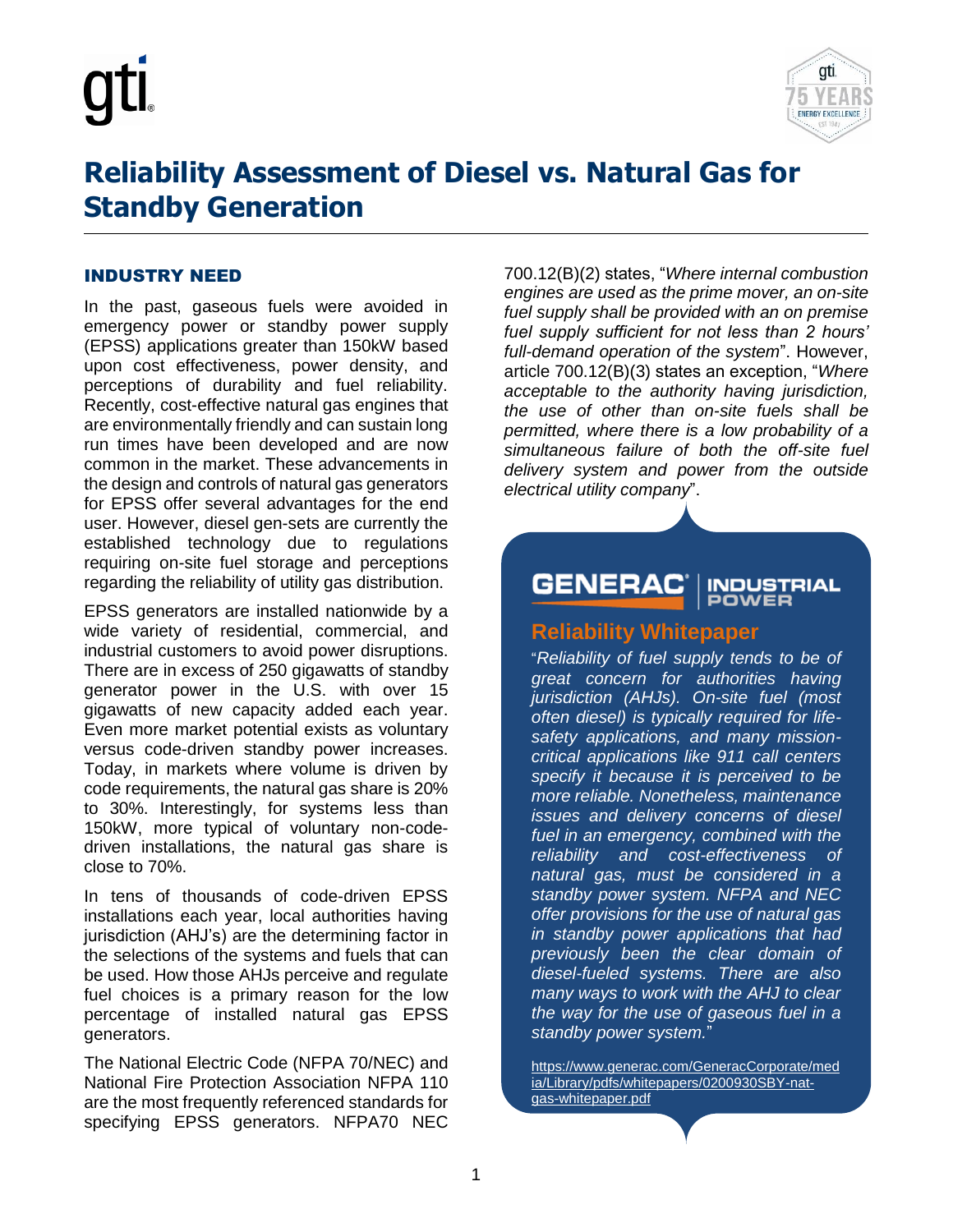Overall, NFPA regulations state off-site natural gas supply *is allowed* for EPSS generators but only if proven reliable. Unfortunately, there are a lack of historical supporting data on simultaneous geographical electrical and gas outages.

Advanced natural gas EPSS generators can also be used in demand response applications. In such applications, utilities stand to benefit by reducing peak demand to prevent regional deficiencies in capacity. During times of peak demand, natural gas EPSS generators can provide on-site power independent of the grid, or operate in parallel with the grid. In some cases, the electric utility may even be able to reduce or defer infrastructure build out, and improve grid asset utilization by lowering peak demand.

# DIESEL STANDBY POWER ISSUES

Traditional perception within the market is that diesel engines are the most reliable prime movers for all EPSS applications. However, despite their consequentially widespread use, diesel generators are not without their own very real reliability concerns. Outages associated with major weather events have highlighted diesel-fueled generator vulnerability, including improper or inadequate fuel maintenance practices, and the difficulty or impossibility of fuel replenishment in the midst of prolonged and wide-scale outage events.

Common diesel-fueled generator concerns include:

- Limited tank capacity,
- Fuel degradation,
- Tank condensation and corrosion,
- Microbial contamination in fuel,
- Hydrocarbon release, and
- Tank access.

Preventative routine maintenance is critical for ensuring that a diesel-powered standby generator will start and run when needed. If the diesel generator is subject to extreme conditions, such as continuous operating duty, high ambient temperatures, outdoor exposure, salt/salt water exposure, or sand/dust exposure, then the frequency of preventative maintenance must be increased to ensure proper diesel generator operation when needed.<sup>1</sup>

On-site storage of diesel fuel is subject to contamination and deterioration over time, presenting a significant maintenance issue for diesel generators. According to Exxon Mobil, diesel fuel can be stored for up to one year without a reduction in quality if it is kept clean, cool, and dry. Longer storage periods require filtrations, fuel stabilizers, and biocides to prevent water and biomass contamination. <sup>2</sup>

Water vapor accumulates and condenses in the fuel tank and must be periodically drained from the tank along with any sediment present. Wet stacking, which is the buildup of unburned diesel fuel in the engine and exhaust, has been estimated to cause up to 65% of diesel generator maintenance problems. This is often caused by loading the generator below 50% rated load.<sup>3</sup>

Regular generator set "exercise" is required to maintain fuel quality. The NFPA regulations for EPSS require monthly 30-minute tests (or annual 1.5-hour tests) to prevent wet stacking. Storing fuel on-site requires continual maintenance to reduce risks, but also requires new fuel to be purchased periodically. In addition to higher generator maintenance costs, fuel maintenance costs for diesel generators represent a volatile and added operating cost as compared to natural gas generators. Although preventative maintenance can reduce concerns for diesel generator reliability, the work is often not performed and/or overlooked due to time and cost. As a result, diesel-fueled generators often do not perform as expected in required scenarios.

Mechanical failures for pumping diesel fuel from storage tanks to generators can also cause issues. Such was the cause during a power outage at two San Diego area hospitals on September 9, 2011. The fuel pump on the facility's lone diesel generator failed at Scripps Mercy Hospital in Chula Vista leading to approximately three hours without power. At Sharp Memorial Hospital in Serra Mesa, the fullload diesel generator simply did not come on.<sup>4</sup>

Other instances of hospital diesel generators failing to operate during power outages have been reported throughout the nation, especially during major natural disasters. For example, failure of the diesel generator at a hospital in Connecticut during Hurricane Irene led to a complete patient evacuation. Additionally, during Hurricane Sandy in October 2012, all patients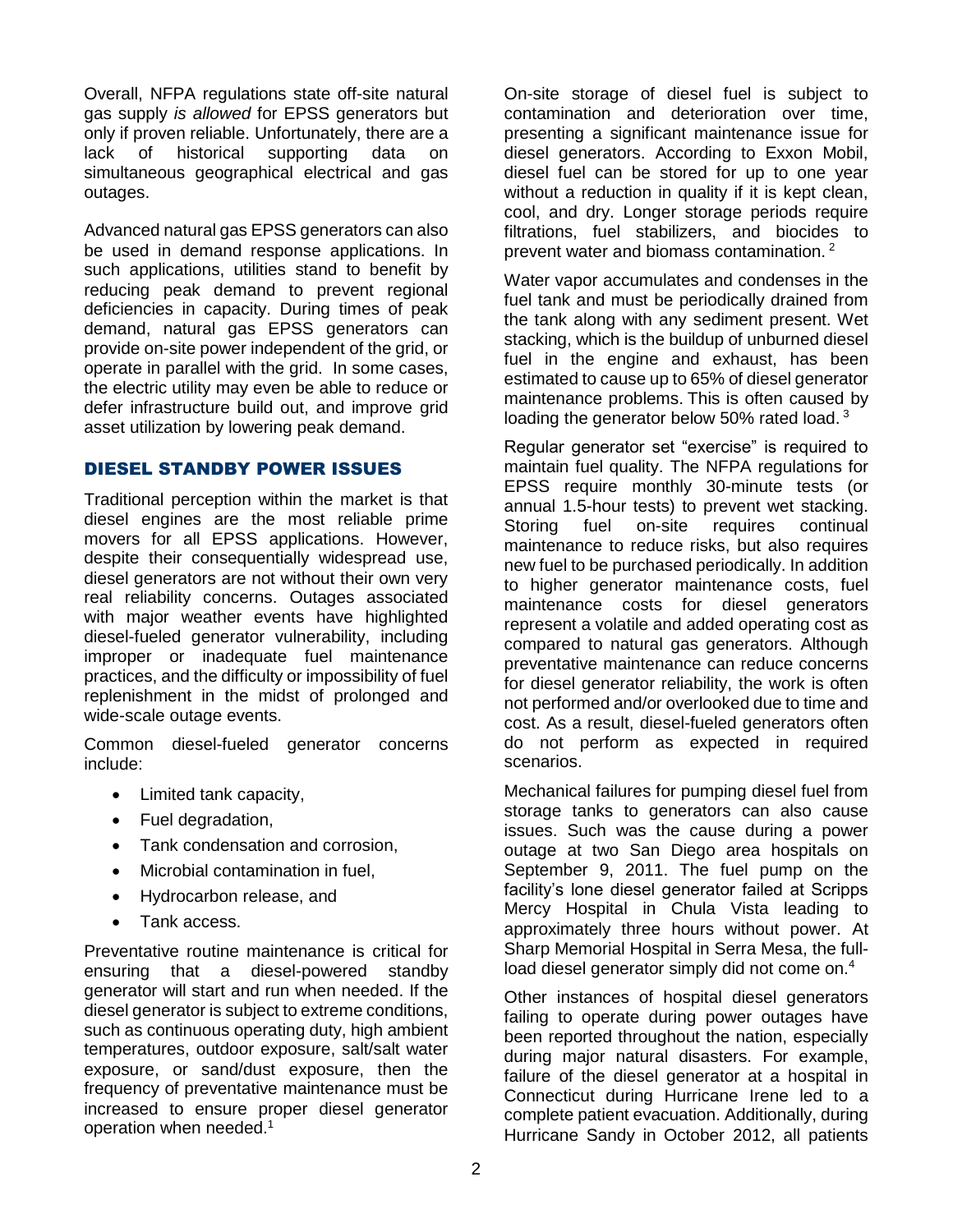had to be evacuated from both New York University Langone Medical Center and New Jersey Palisades Medical Center when backup diesel generator systems failed to operate. 5

After Hurricane Sandy, entities that relied on diesel fuel to produce backup power found that one of "*the biggest problems with the liquid petroleum (i.e., gasoline and diesel fuel) supply after Hurricane Sandy was flooding damage to major terminals and docks in the Arthur Kill area of New Jersey. As shortages accumulated, consumers struggled to find gas stations that were functional*." 6

# NATURAL GAS STANDBY POWER RELIABILITY

Natural gas is delivered by underground pipelines connected to the utility main supplies. They are less likely than diesel fuel delivery systems to be compromised during major disasters (except for possibly earthquakes) when the need for passable roadways and available fuel in tanker trucks are required for diesel delivery.

"*The reliability of natural gas supply has been well documented with very few historical outages to firm delivery contracts. Compared to the typical three day (72 hours) fuel supply provided by on-site diesel storage, natural gas sites are expected to operate weeks or months, depending on the available gas storage for a given time of year and the dependence of the regional gas infrastructure on electric power.*" 7

In addition, the large network of natural gas pipelines coupled with the diversity of gas supply and storage options provide added resiliency in the event of a limited failure to re-route the gas supply from alternate production sources or through alternate transmission pipelines.

Due to the increasing use of natural gas-fired power generation, reliability of the natural gas supply has been the focus of several recent studies by the electric power industry and other stakeholders (e.g., Federal Energy Regulatory Commission, U.S. Department of Defense, and New York State). Natural gas‐fired generation rose from 17% to 33% of U.S. power generation over the past decade.<sup>8</sup> It is now the largest fuel source for generation capacity. "*While extremely rare, disruptions in natural gas supply or transportation to power generators have led the* 

#### **GENERAC INDUSTRIAL**

#### **NG/Diesel Whitepaper**

"*Traditionally, the choice between dieselfueled and gaseous-fueled generators has been relatively straightforward. Power density as well as capital cost advantages in large-kilowatt applications typically favored diesel for standby power of 150 kilowatts of electricity (kWE) or more—large commercial and industrial standby applications. However, technological innovations are making gaseous-fueled generators more powerful and more cost effective. Additionally, issues of fuel storage and reliability in diesel-fueled generators are becoming a bigger challenge. Finally, as more and more companies seek to reduce their carbon footprints, they are more open to options that are more environmentally friendly. As a result, standby generator system designers, electrical contractors and electrical engineers have significantly more gaseous-fueled choices than they had before*."

[https://www.generac.com/GeneracCorporate/med](https://www.generac.com/GeneracCorporate/media/Library/pdfs/whitepapers/0187520SBY-gas-v-diesel-whitepaper.pdf) [ia/Library/pdfs/whitepapers/0187520SBY-gas-v](https://www.generac.com/GeneracCorporate/media/Library/pdfs/whitepapers/0187520SBY-gas-v-diesel-whitepaper.pdf)[diesel-whitepaper.pdf](https://www.generac.com/GeneracCorporate/media/Library/pdfs/whitepapers/0187520SBY-gas-v-diesel-whitepaper.pdf)

*electric industry to pursue a better understanding of the reliability implications associated with increasing gas*‐*fired generation.*" <sup>9</sup>Recent studies generally agree that the natural gas utility supply is currently reliable even during prolonged and wide-scale power outages.

Historically, there have been very few outages in the natural gas distribution system and firm delivery contracts have been fulfilled with greater than 99.999% reliability.<sup>10</sup> Moreover, the interconnected nature of the natural gas system allows for workarounds due to any problems with transmission lines, with back-up natural gas supply coming from storage or from other producing regions and pipelines. As described by a recent MIT study on energy resiliency for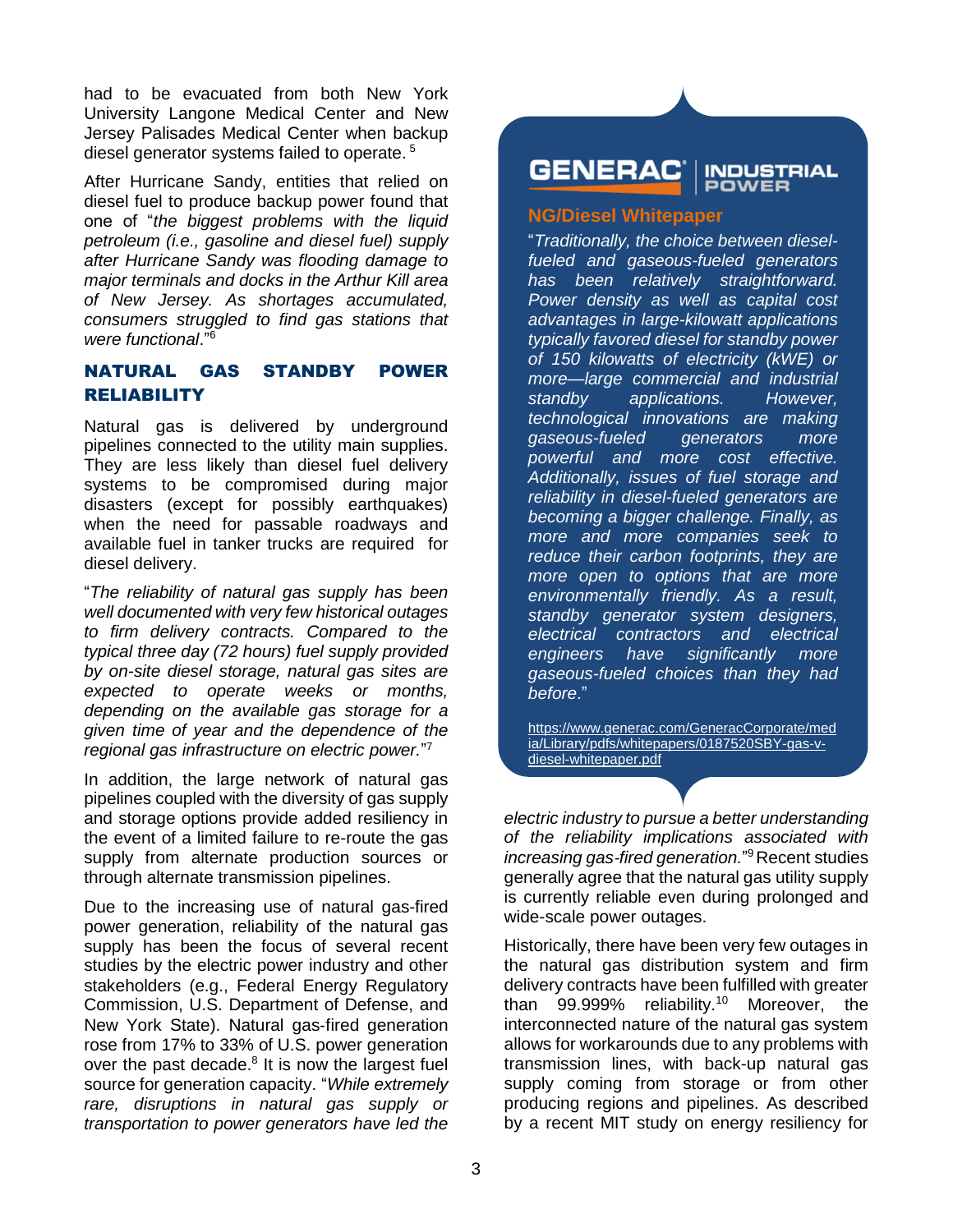the Department of Defense, the reliability of the natural gas supply is supported by the resiliency of the natural gas transmission and distribution network during a prolonged and wide-scale power outage:

"*The natural gas network has few single points of failure that can lead to a system-wide propagating failure. There are a large number of wells, storage is relatively widespread, the transmission system can continue to operate at high pressure even with the failure of half of the compressors, and the distribution network can run unattended and without power. This is in contrast to the electricity grid, which has, by comparison, few generating points, requires oversight to balance load and demand on a tight timescale, and has a transmission and distribution network that is vulnerable to single point, cascading failures.*" *11*

Furthermore, MIT's study recommends the increased use of natural gas or bi-fuel backup power for military bases to increase energy security for weeks to months rather than the typical three-day supply of diesel fuel.

A recent study by North American Electric Reliability Corporation also highlights the important role shale gas plays in improving resiliency and reducing outages: "*Risks to gas supply shortages can largely be mitigated or reduced with the abundance and geographic diversification of shale plays across North America. Vulnerabilities in gas supply due to weather events can be mitigated or reduced by increasing production in unaffected areas*."<sup>12</sup> Likewise Black & Veatch noted, "*The growth of onshore unconventional natural gas resources in Texas may be expected to help make natural gas supply even more readily available for ERCOT generators.*" <sup>13</sup> ERCOT is the Electric Reliability Council of Texas, which manages the flow of electric power to millions of Texas customers.

A 2013 study by ICF International highlights the advantages of combined heat and power (CHP); however, many of these benefits also are provided by natural gas EPSS generators with appropriate controls to automatically start and run the systems monthly or weekly.

Two of the following CHP benefits highlighted in the study can also pertain to smartly designed natural gas EPSS generation: <sup>14</sup>

- "*Backup generators typically rely on reciprocating engines burning diesel fuel, a polluting method of generating electricity. CHP systems typically burn natural gas, a cleaner fuel, and achieve significantly greater efficiencies, lower fuel costs, and lower emissions*."
- "*Many CHP systems have a permanent source of fuel on demand; for example, most natural gas infrastructure is underground and rarely impacted by severe weather events*." 15

### CANADIAN CODE MODIFICATIONS

In 2007, the Canadian Standards Association's (CSA) approved "*off-site fuel sources*" for emergency generators, CSA C282 (*Emergency Electrical Power Supply for Buildings*).<sup>16</sup> CSA C282 specifies the requirements for life-safety emergency generators, which power life safety loads, such as exit signs or fire-water booster pumps needed to safely evacuate multi-story buildings in event of a power outage, fire, etc. Prior to 2007, these generators were required to have on-site fuel supplies, and virtually all lifesafety emergency generators throughout Canada were diesel-fueled. The natural gas option was incorporated for non-healthcare facilities in 2005, and for hospital care facilities in 2009.

#### REGIONAL CONSIDERATIONS

While the natural gas distribution system has demonstrated reliability in most regions of U.S. and Canada, there are some concerns for areas with high risk of earthquakes, landslides or mud slides, or major flooding events.

A recent white paper by Bloom Energy presents the key risks for natural gas pipeline safety, as well as the mitigation approaches that are used by the gas industry, federal, state and local agencies. "*Public safety is the number one priority for all natural gas pipeline companies and operators.*" <sup>17</sup> According to the U.S. Department of Transportation, the leading cause of pipeline damage is due to human error, such as excavations near existing pipelines. These can be detected quickly, isolated, and resolved quickly. In contrast, the majority of electric grid disruptions (78%) are due to severe weatherrelated events which are difficult if not impossible to predict or mitigate. The duration of these outages can range from a few hours to several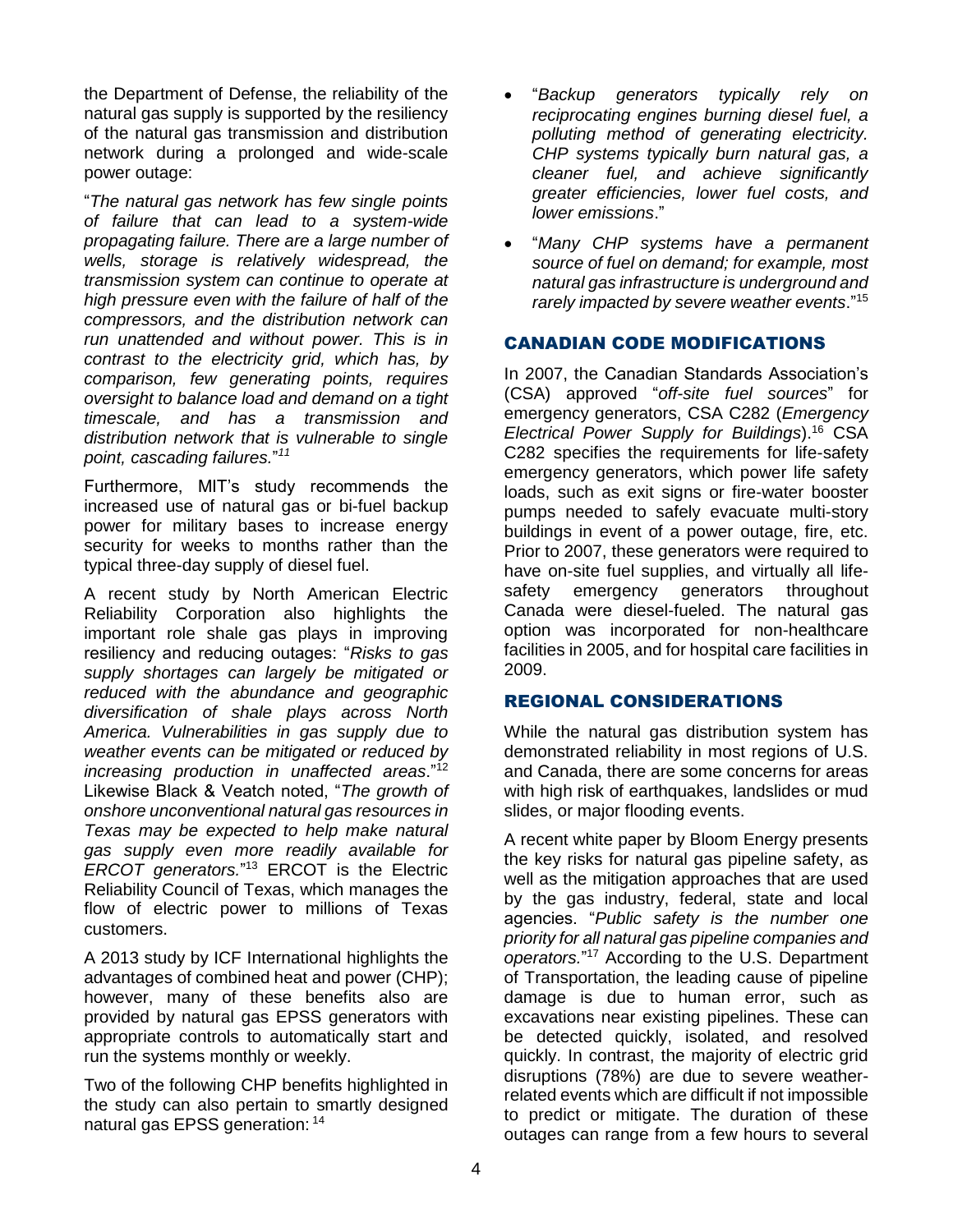days. In addition, the number of weather-related outages are increasing.<sup>18</sup>

## *Interruptions due to Earthquake-related Damage*

The Bloom Energy report indicates that recent advances in natural gas pipeline materials, such as high-strength steel or polyethylene plastic, provide flexibility to withstand significant earth movement without sustaining damage. Rare pipeline damage caused by earthquakes occurs because of large scale soil displacement rather than ground shaking.<sup>19</sup> According to the Mercalli Scale, it would take a significant earthquake categorized at level 11 out of 12 to cause pipelines to break; this is equivalent to a 7.5 or higher on the Ritcher Scale.<sup>20</sup> Earthquakes of this magnitude are rare; there have only been two earthquakes in the continental U.S. since 1900 with magnitudes above 7.5. Given its location along the Pacific Ring of Fire, Alaska has a higher occurrence of earthquakes of this magnitude, though only nine have occurred within the state since 1900, averaging less than one per decade.<sup>21</sup>

According to the California Seismic Safety Commission, interruptions in natural gas service due to earthquake damage can be initiated by customers or by the gas utility. Despite public service announcements advising customers to shut off service only if they smell gas, hear gas escaping, see a broken gas line, or observe structural damage to the building, customers continue to disconnect gas service as a precaution. In some cases, natural gas utilities will shut off gas service to structures that have been severely damaged or to isolate portions of the gas distribution system where significant damage has occurred. [Table 1](#page-4-0) displays the customer outages and restoration times for three recent California earthquakes. The variation in restoration time is a function of the number of outages, the size of the service interruption, the quantity of personnel and equipment mobilized to restore service, and logistical difficulties caused by other earthquake damage such as road closures.<sup>22</sup>

For example, utility personnel restored service following the Whittier earthquake, while personnel from other utilities and private contractors were employed to restore service following the Northridge and Loma Prieta earthquakes. Based on experience from these

two earthquakes, the maximum level of service restoration for an earthquake producing 100,000 customer outages or more can vary between 10,000 and 20,000 restorations per day.

<span id="page-4-0"></span>

| <b>Table 1 Service Restoration Times for Three</b> |  |  |  |
|----------------------------------------------------|--|--|--|
| <b>Recent California Earthquakes</b>               |  |  |  |

| <b>Earthquake</b>                                                                                                              | <b>Number of</b><br><b>Customer</b><br>Outages* | <b>Restoration</b><br>Time |  |  |  |
|--------------------------------------------------------------------------------------------------------------------------------|-------------------------------------------------|----------------------------|--|--|--|
| Northridge                                                                                                                     | 120,000                                         | 12 days                    |  |  |  |
| Loma Prieta                                                                                                                    | 156,355                                         | 9 days                     |  |  |  |
| Whittier                                                                                                                       | 20,600                                          | 10 days                    |  |  |  |
| *Does not include customers affected by the additional time needed<br>to reconstruct gas distribution facilities or structures |                                                 |                            |  |  |  |

#### *Interruptions due to Major Flooding Events*

Flooding in and of itself is unlikely to stop natural gas flow, but the intrusion of water into the distribution system can result in an interruption in service.

As evidenced by Hurricane Sandy, flooding arguably poses the most likely weather-related threat to the natural gas distribution system. Compared to the nearly 2 million customers that lost electric service at some point during the storm, 84,000 customers lost natural gas service.<sup>23</sup> Most of these service outages were the result of the two gas utilities, National Grid and Con Edison, shutting off gas valves in coastal areas to isolate pipes threatened by or experiencing flooding from the remainder of the distribution system. PlaNYC noted, "*…Sandy's impact on the city's natural gas system began with a series of preemptive steps that were taken by Con Edison and National Grid. For example, as Sandy approached, the two utilities isolated some low-lying parts of their networks to ensure that any intrusion of water would be limited, rather than spreading system-wide. Both Con Edison and National Grid also shut down several regulator stations in anticipation of the storm…In some parts of the low-pressure distribution system, the pressure of floodwaters quickly exceeded the pressure inside the gas mains, resulting in water intrusion through cracks, holds and other weak points. Meanwhile, in the highpressure distribution system, floodwaters entered some customer service lines.*" 24

Low pressure distribution pipelines are typically cast iron and bare steel and generally considered out-of-date infrastructure due for replacement and upgrade. High pressure lines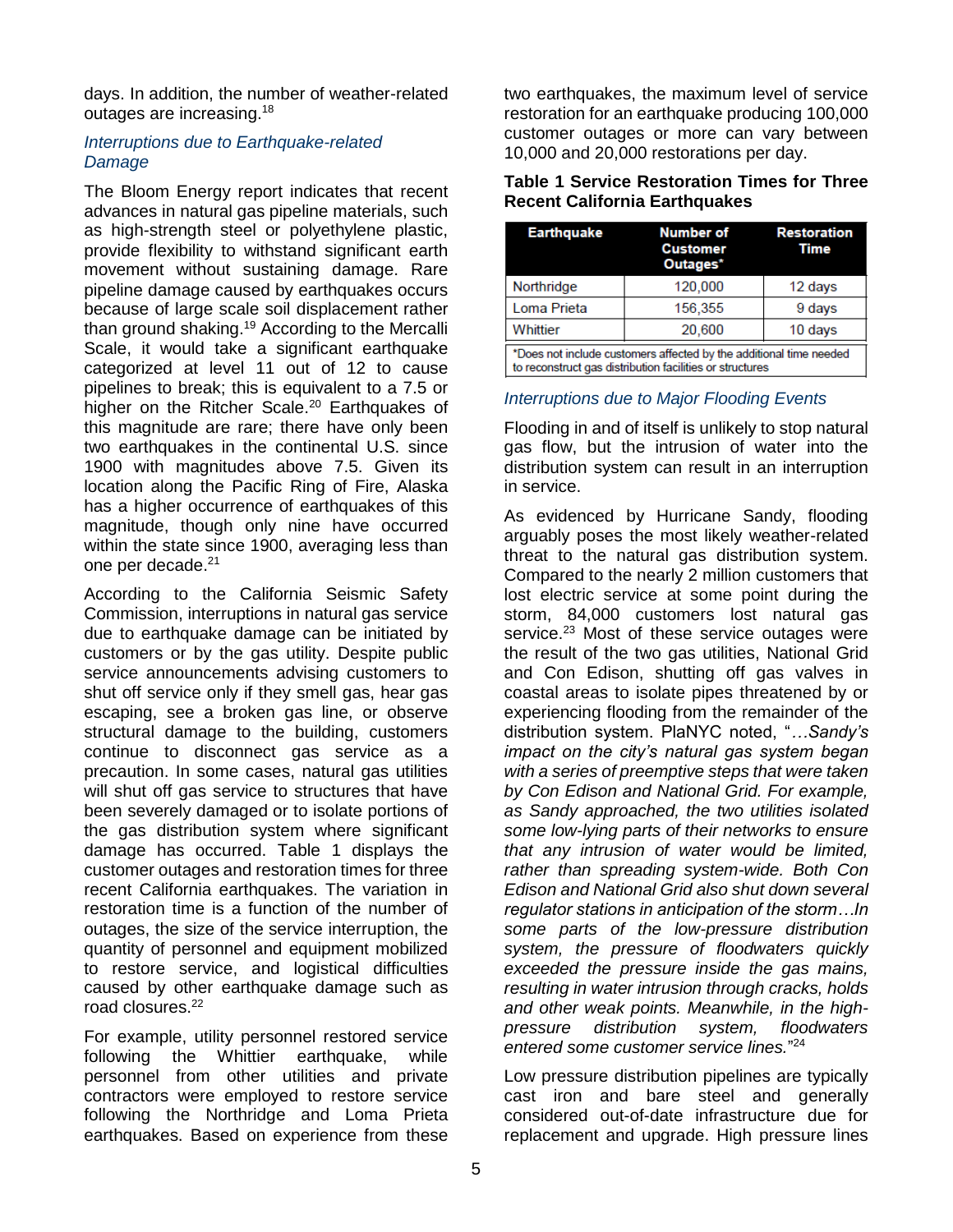are more likely to be made of resilient coated steel and polyethylene plastic. Entergy, Inc. has been rebuilding the natural gas distribution system in New Orleans, which was inundated with over 4 million gallons of saltwater during Hurricane Katrina and its aftermath. The damaged low pressure system is being replaced with high pressure, high density polyethylene gas pipe, which can withstand pressure up to 99 pounds and would require more than 215 feet of water on top of it to infiltrate the pipe. $25 \text{ In}$ addition to the issue of material strength, the pressure differential between the incoming water and the natural gas flow in the pipe means that the low pressure system is particularly vulnerable to the effects of flooding.

Flooding or power outages may also affect control and monitoring equipment associated with gas distribution. In the case of Con Edison, some of their equipment failed due to the loss of power and telecommunications services. Incorporating natural gas backup generators for critical equipment may reduce this risk and improve resiliency for the natural gas supply.

# CONCLUSION

In summary, excluding areas with high risk of earthquake activity or out-of-date infrastructure subject to major flooding events, natural gas standby power generation can provide multiple benefits in appropriate applications:

- Reliable delivery of natural gas
- Elimination of risk due to fuel maintenance and storage
- Ability to deliver extended run time during natural disasters
	- o Fuel delivery not impacted by impassable roads or inoperable fuel depots
	- o No on-site fuel storage capacity limitations
- Environmental superiority
- Lower costs and maintenance

**\_\_\_\_\_\_\_\_\_\_\_\_\_\_\_\_\_\_\_\_\_\_\_\_\_\_\_\_\_\_\_\_\_\_\_\_\_**

For further information contact:

**Daniel S. LeFevers** Senior Development Leader Gas Technology Institute [daniel.lefevers@gastechnology.org](mailto:daniel.lefevers@gastechnology.org) 847-544-3458

#### **Pat Rowley**

Senior Engineer Gas Technology Institute [patricia.rowley@gastechnology.org](mailto:patricia.rowley@GASTECHNOLOGY.ORG) 847-768-0555

This white paper was developed with financial support from Utilization Technology Development, NFP.

July 2016 © Gas Technology Institute.